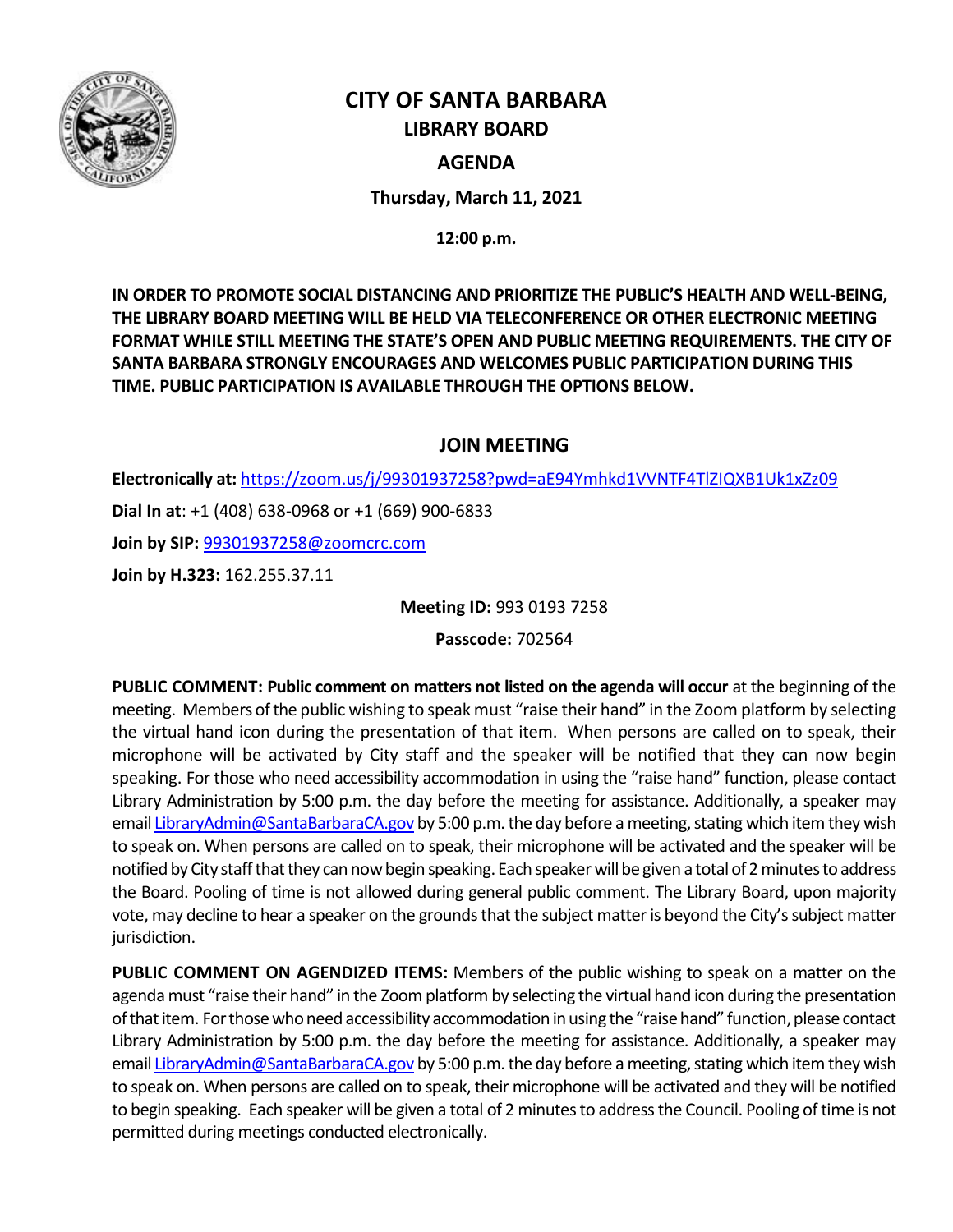# **CALL TO ORDER**

# **ROLL CALL**

## **APPROVAL OF MINUTES – of February 11, 2021**

*Recommendation: That the Library Board waive the reading and approve the minutes of Thursday, February 11, 2021.*

## **CHANGES TO THE AGENDA**

**PUBLIC COMMENT:** Any member of the public may address the Library Board for up to two minutes on any subject within the jurisdiction of the Board that is not scheduled for a public discussion before the Board.

**LIBRARY SUPPORT ACTIVITIES** Santa Barbara Public Library Foundation

#### **NEW BUSINESS**

- **1. April Library Board Meeting Date Change** *Recommendation: That the Library Board change the date of the April 2021 meeting.*
- **2. Children's Internet Protection Act (CIPA) Compliance**  *Recommendation: That the Library Board approve the new Internet Use and Safety Policy.*
- **3. Library Card Policy Update: Addition of No Address Card Type** *Recommendation: That the Library Board approve the changes to the Library Card Policy.*

# **LIBRARY DIRECTOR'S REPORT**

#### **4. Building and Grounds**

*Recommendation: That the Library Board receive the monthly Library Director's Report, Building and Grounds.*

**5. Programs**

*Recommendation: That the Library Board receive the monthly Library Director's Report, Programs.*

#### **6. Collection and Circulation**

*Recommendation: That the Library Board receive the monthly Library Director's Report, Collection and Circulation.*

#### **FINANCIAL**

# **7. Budget Update**

*Recommendation: That the Library Board accept the financial status of the Library as of February 28, 2021.* 

#### **BOARD AND STAFF COMMUNICATIONS**